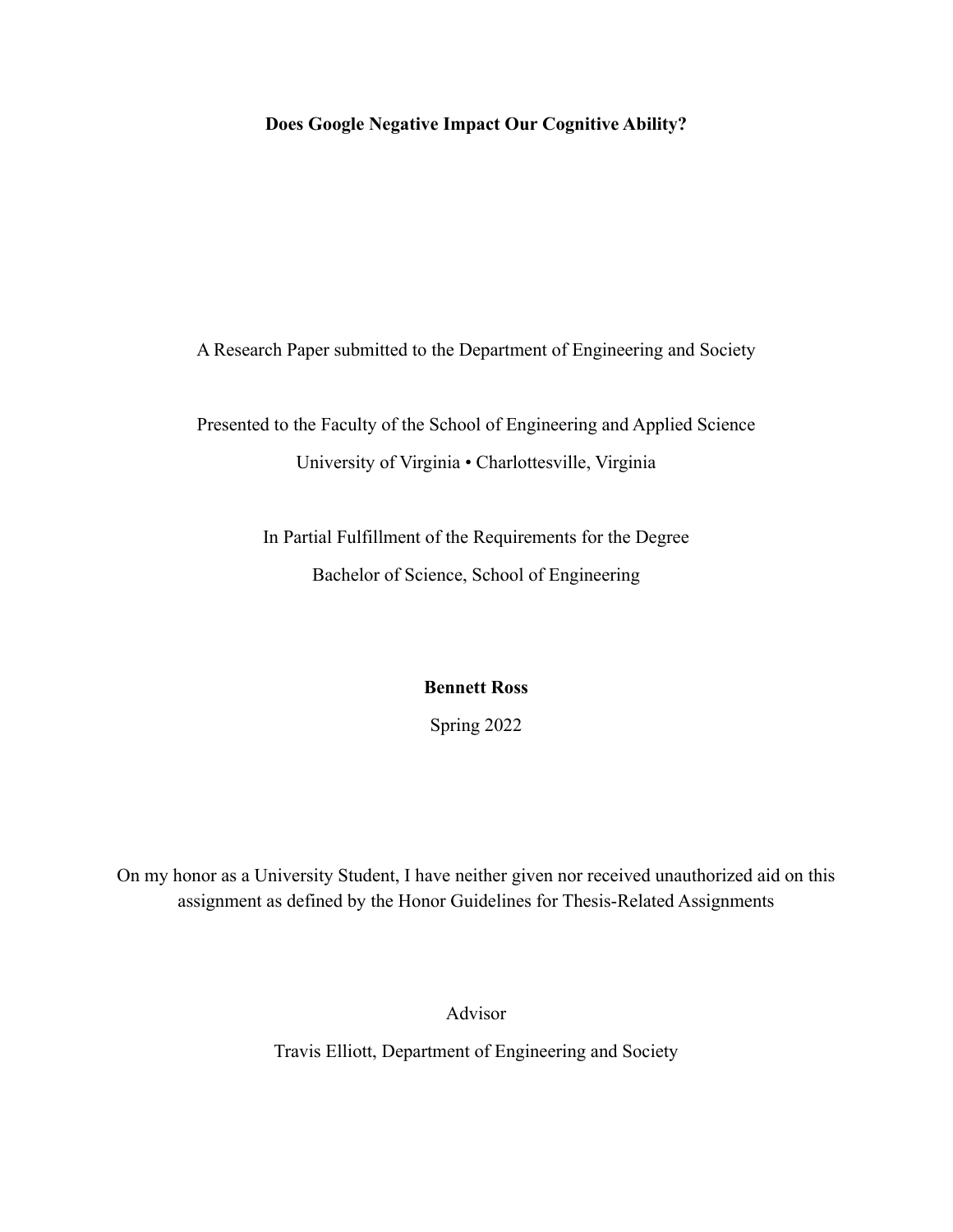## **Introduction**

When faced with a tricky question, what would you do to find the answer? If your immediate response is to Google it, then you are not alone. An international study revealed that over a third of participants google the answer without even trying to remember and a quarter immediately forget what they've found (Griffiths, 2015). While the benefits of Google's existence are well known, the impact that it has on our brains is contested. Several studies have shown that society's increasing dependence on the digital world has resulted in negative consequences such as decreased attention spans, increased anxiety, lower performance on cognitive tasks, and diminishing social skills. Still, some argue that Google is simply another form of a Transactive Memory System. This paper will discuss the impacts that search engines such as Google have had on our minds through the lens of the STS framework Technological Momentum.

#### **Background**

#### *Search Engines*

Search engines are extremely popular software programs that help people find the information that they are looking for online by using keywords or phrases ("What", n.d.). Companies such as Google, Bing, Yahoo, and AOL have become household names due to the effectiveness and quality of their search engines. People use search engine services daily to find information on topics such as current events, health concerns, products, government services, natural disasters, coworkers, peers, and a myriad of other topics of varying severity.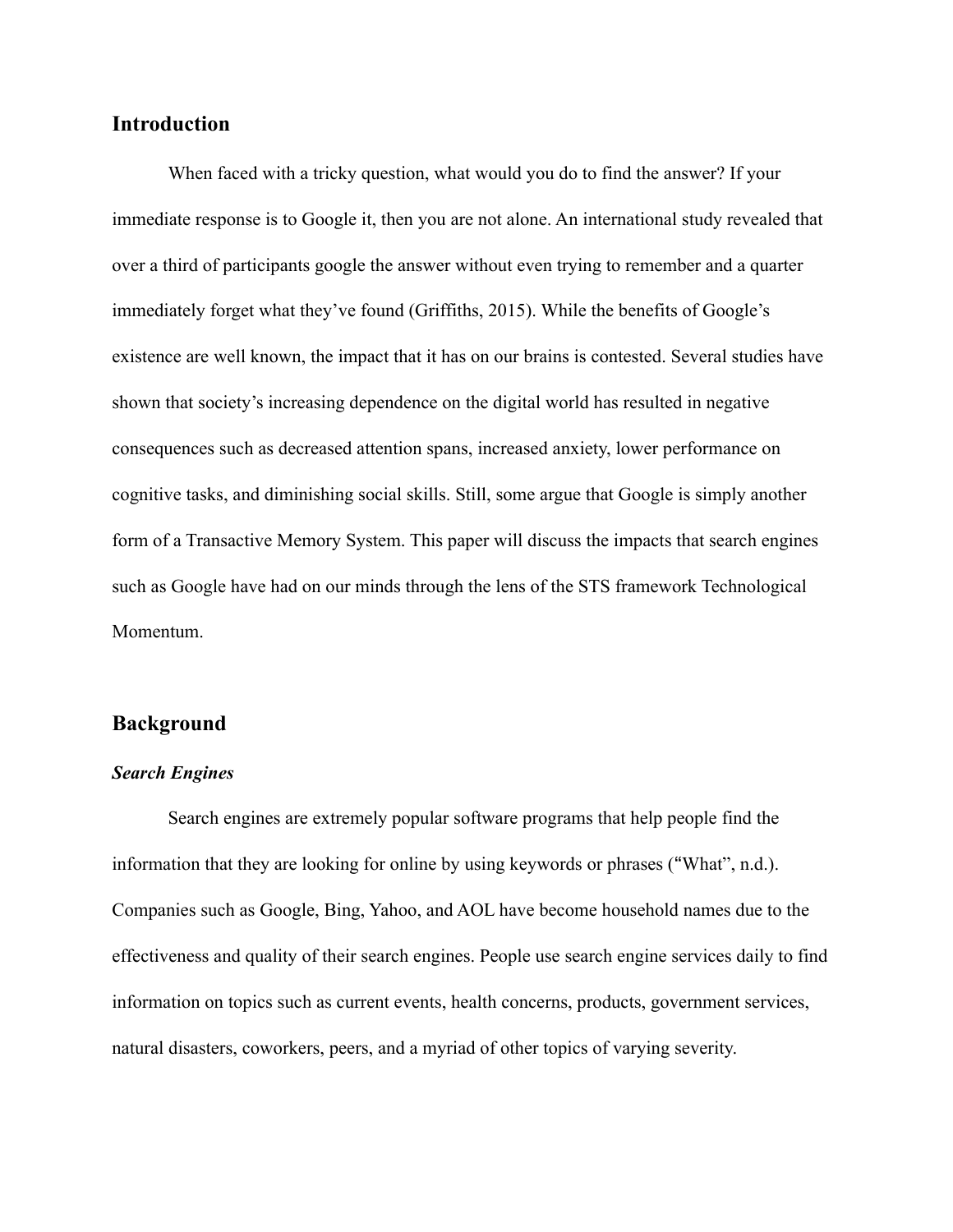The process of online searching with Google involves three steps: crawling, indexing, and ranking (Brin & Page, 1998). Crawling is used to download the web pages and to ensure that they are up to date. Indexing refers to the creation of a cataloged database for the crawled web pages. Ranking is the ordering of results based on both the importance to users and weighted calculations done on each individual page for the query. The ranking system is usually done by internal calculations predetermined by the company based on several factors of varying weights that are also determined by the company.

Through the creation of these ranking algorithms, search engines have become one of the most popular online activities, only slightly less popular than email use ("Type", 2020). This popularity, caused by the optimization of research and sharing of information through the ranking system, has resulted in a "strong bias towards links higher in position even if the abstracts themselves were less relevant," (Pan et al., 2007) for users when deciding which links to click.

Due to the nature of ranking systems, each search engine may display slightly different results based on the individual weights assigned by the company. For example, Google takes into account over 200 factors before delivering their results to users ("Search,", 2021), while other companies could base their results on a completely different set of factors. These ranking algorithms have given search engines the role of primary gatekeeper of online information. And to some degree, "gatekeeping is a necessity when parsing through massive quantities of available information" (Granka, 2010).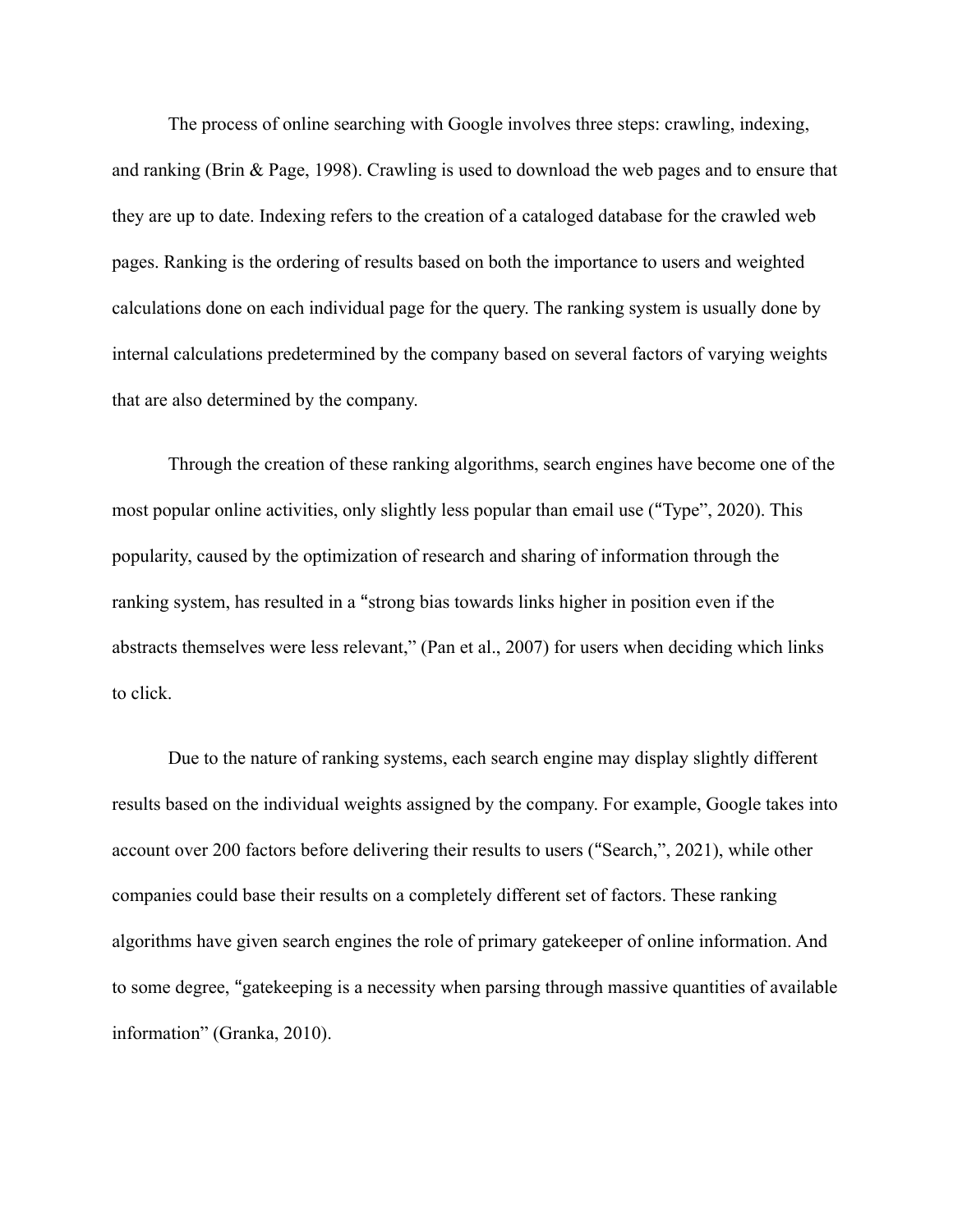While the efficiency of search engines is a technical issue, it is important to remember that the creation of the search engine has also resulted in a form of search politics. The design of search engines "systemically exclude (in some cases by design and some accidentally) certain sites, and certain types of sites, in favor of others, systemically giving prominence to some at the expense of others" (Nissenbaum & Introna, 2006).

#### *Transactive Memory Systems*

In its broadest sense, Transactive Memory Systems (TMS) refers to a shared system for encoding, storing, and retrieving information (Wegner, Giuliano, & Hertel, 1985). Encoding is used to describe the creation of a memory trace. Storage deals with the maintenance and tracking of that memory trace. Retrieval refers to the accessing of the stored memory trace. Learning through discussions and collaboration, knowing other people's expertise, and knowing what others might know are examples of transactive memory processes (Shukla, 2020). With TMS, the information is divided up within a group "into different people's individual memories, and team members are only required to remember that chunk of information ("The Google Effect", n.d.).

#### **STS Framework**

The framework used for this analysis will be Technological Momentum (TM). TM is a theory, created by Thomas Hughes, that operates as the middle ground between both the Social Construction of Technology (SCOT) and Technological Determinism (TD). SCOT is a theory that claims that the advancement of technology is achieved through the acceptance and interpretation of various social groups (Kline & Pinch, 1996). In contrast, the TD framework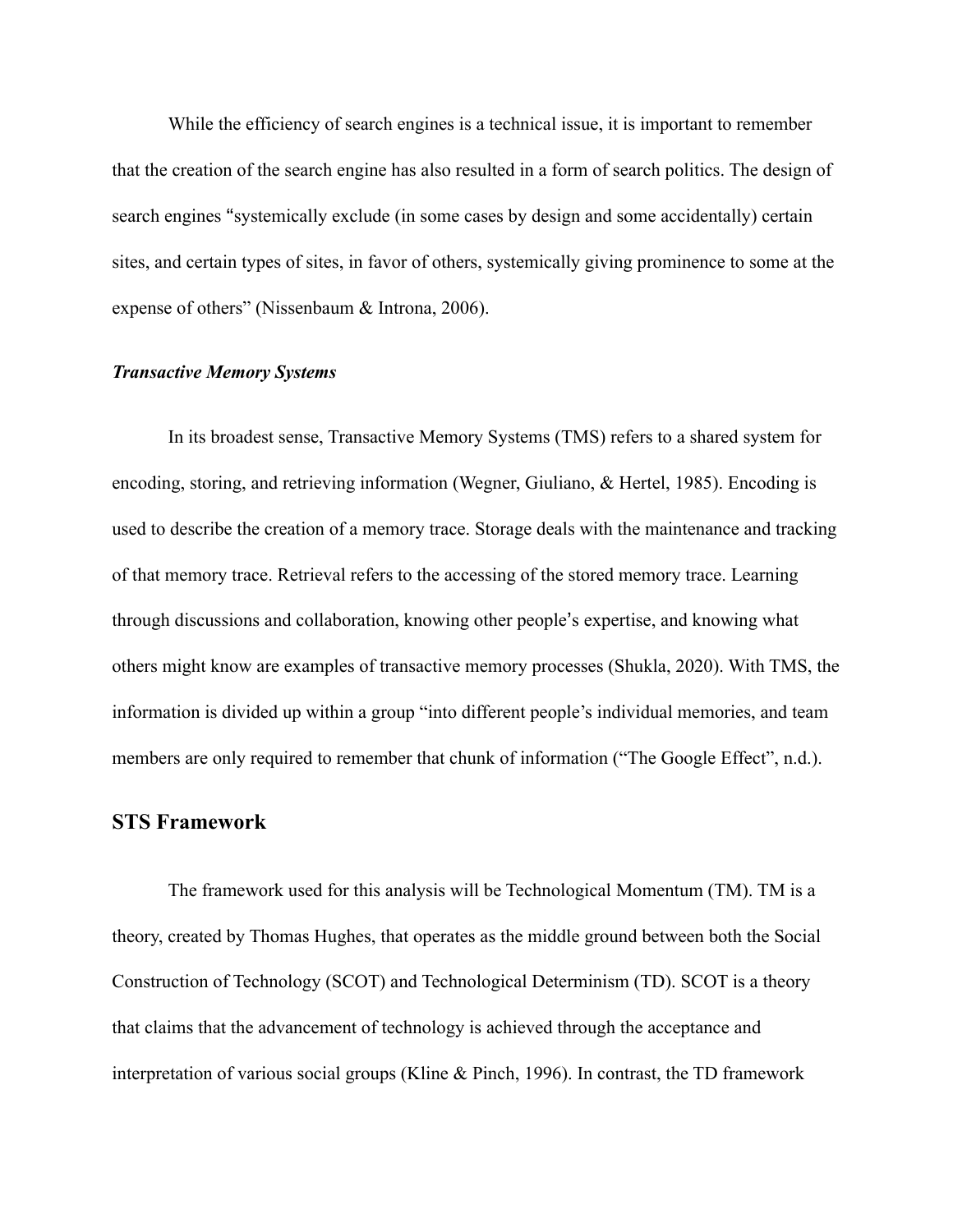believes that our social structure and values are created through the advancement of technology (Winner, 2009). Technological Momentum combines the two by claiming that, for large technological systems, the relationship between technology and society is reciprocal and timedependent. The theory states that as an artifact, or technological system, gains momentum or popularity and influence, over time, the artifact becomes more the shaper of the society around it, rather than shaped by the society (Hughes, 2009).

For example, consider the airplane. The first aircraft was created in 1903, but it was rarely used in its first few decades because it was deemed a risky activity (Harris, 2017). Its popularity began to pick up in 1918 when the US Post Office began conducting airmail routes that were operated by US Army pilots and aircraft (Cook, 1996). It began as a "rudimentary transcontinental infrastructure of navigational lights and airfields developed to support the nascent airmail service" (Cook, 1996). This system was able to deliver a parcel from New York to the West Coast in just two days compared to the five produced by railway services (Bilstein, 2020). This delivery system was extremely popular and caused Congress to pass the Air Mail Act of 1925, which authorized the US Post Office to "award routes and payments to private air carriers" (Cook, 1996). Shortly thereafter, the Air Commerce Act tasked the Secretary of Commerce with "fostering air commerce, issuing and enforcing air traffic rules, licensing pilots, certifying aircraft, establishing airways, and operating and maintaining aids to air navigation" and resulted in the establishment of a new Aeronautics Branch of the Department of Commerce ("brief", n.d). Similarly to Google, the creation of the airplane was prompted by a need recognized in society and as they became widely adopted by society, planes began to integrate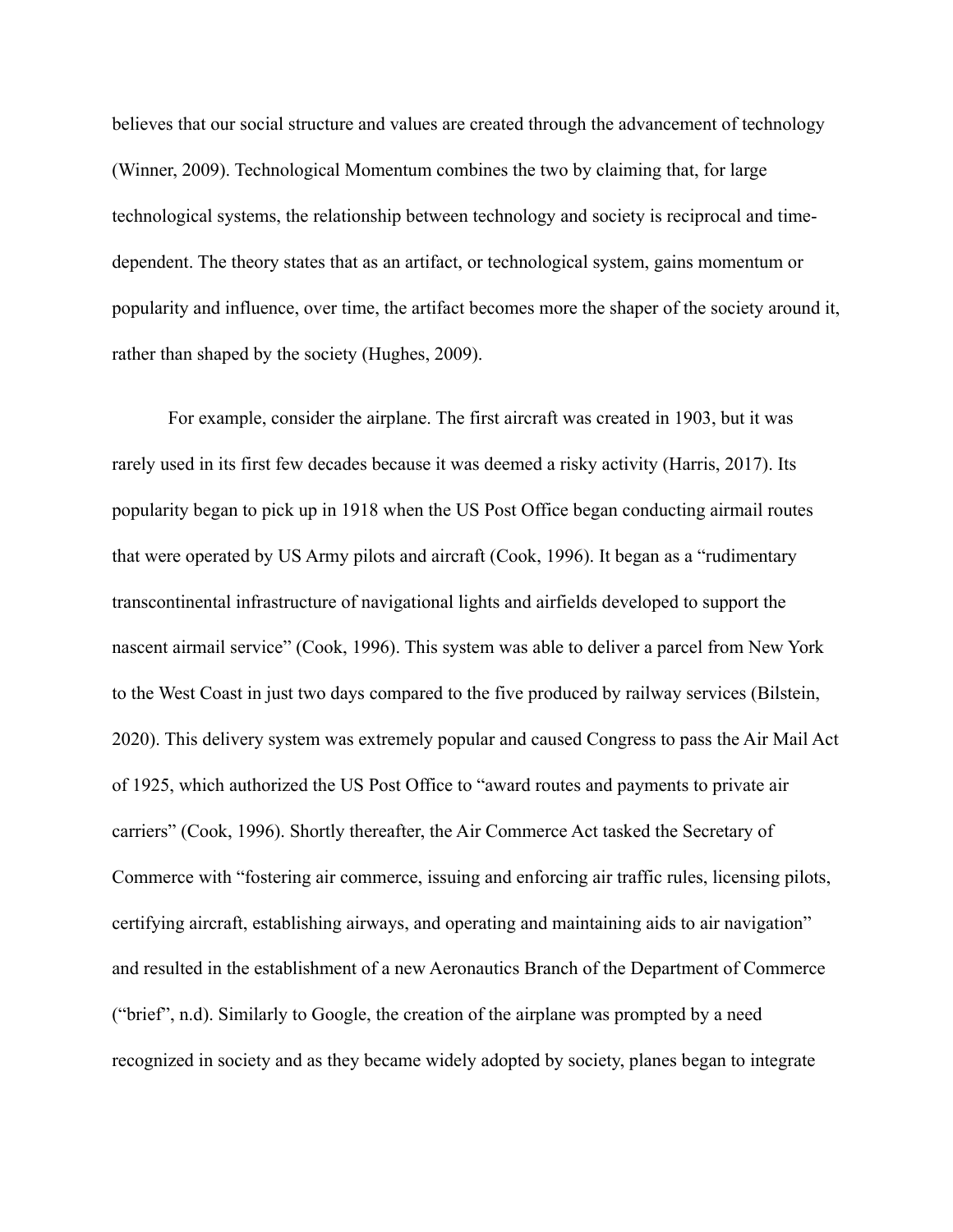with and shape society, which resulted in the creation of new laws, infrastructure, and social norms that were centered around the technological system.

Arguably, no technology company is more responsible for shaping both the internet and modern life than Google (Verge, 2018). It started as a novel search engine and now manages eight products with more than 1 billion users each (Verge, 2018). Google has allowed students to incorporate information for research projects, allowed individuals to keep track of the stock market, and provided unique opportunities for people (Impact, n.d.). The phrase "Google it" has become a common expression used when people either need to learn new information or cannot remember something. Google has become a substitute for thinking and some may even say that it was designed specifically to think for us. But if we continue to believe that it was always meant to think for us, then we will not understand how its role and influence have evolved over time. Google was originally designed to be used as a resource to consolidate a conglomerate of information related to our search query, but over time it has gained momentum and now has changed the way in which we think (Brin & Page, 1998).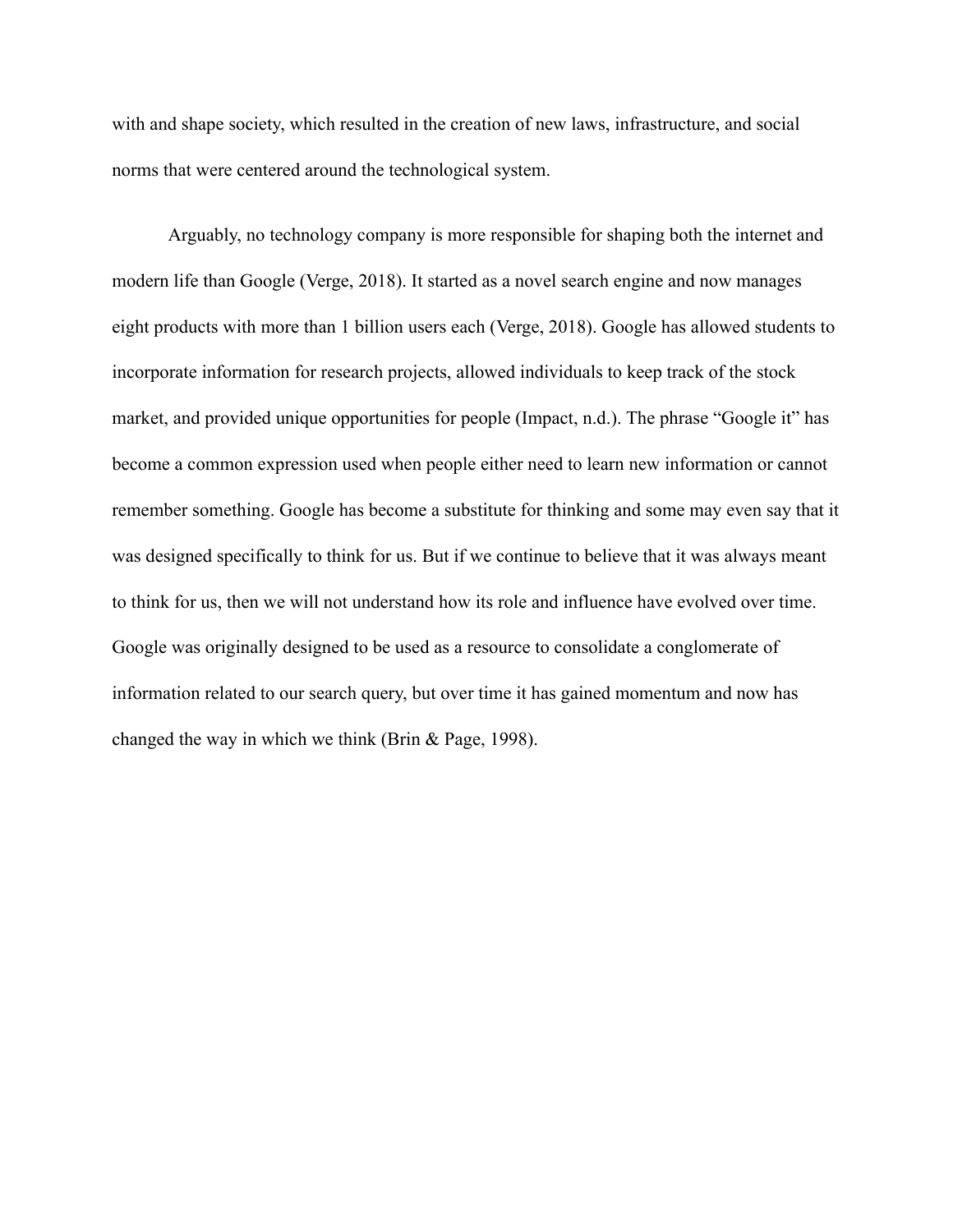## **Research**

#### *Methods*

To discuss the effects that Google has on our thought processes, I have used several accounts from experts in the field of cognitive psychology, behavioral research, and those who study the relationship between technology and society.

Most of the accounts cited a series of 4 experiments conducted by Sparrow et al. (2011). The research method was observational and the first experiment had a 2 within-subject design where subjects answered either an easy or hard question, followed by a modified Stroop task (a color-naming task with words presented in either red or blue) to test reaction times with computer and non-computer related words (including general and brand names for both word groups).

The second experiment tested whether participants remembered information that they expected to have later access to. Participants were tested in a 2 by 2 between-subject experiment by reading 40 memorable trivia statements that would normally be looked up online. Half were told that the computer would delete what they typed, while the other half believed that it would save what they typed. In addition, half of the participants in both groups were explicitly instructed to try to remember the information, and they were all told to write down as much as they could remember shortly after.

The third experiment was designed to test participants' memory of where to find information that one might look up online. Participants read and typed in memorable trivia, this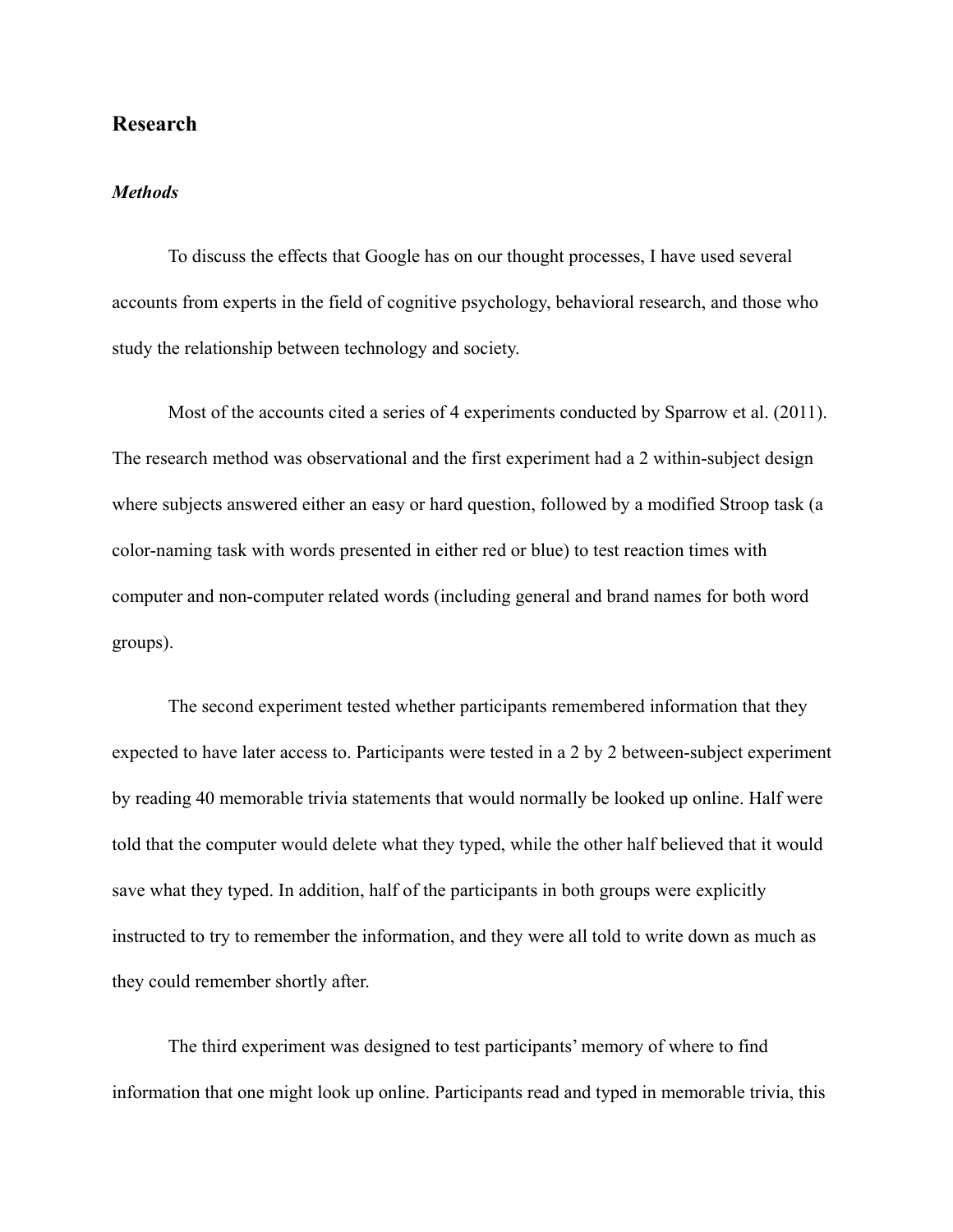time in 3 within-subject conditions. A third of the questions displayed "Your answer has been saved", a third showed "Your entry has been saved in the folder X" where X was one of six possible folders, and the final third displayed "Your entry has been erased". Then they were given a recognition task with all 30 statements, some slightly altered and they had to identify whether or not they had seen that question exactly as it had been written before, whether or not it was saved, and if applicable, the specific folder that it was saved to.

The final experiment was to test if the participants could recall where to find information better than the content of the information itself. All of the participants expected trivia statements that they read and then typed to be saved into one of the six folders from the third experiment (but in this case, there was no trial run, and neither the names of nor the number of folders was explicitly called to the participant's attention). Participants were then asked to recall as many of the statements as they could within a 10 minute period. Afterward, participants were given an identifying aspect of the statement that they read (and had been saved) and they had to answer with the folder name in which it was saved. For example, if the statement was "An ostrich's eye is bigger than its brain", the question would be "What folder was the statement about an ostrich saved in?"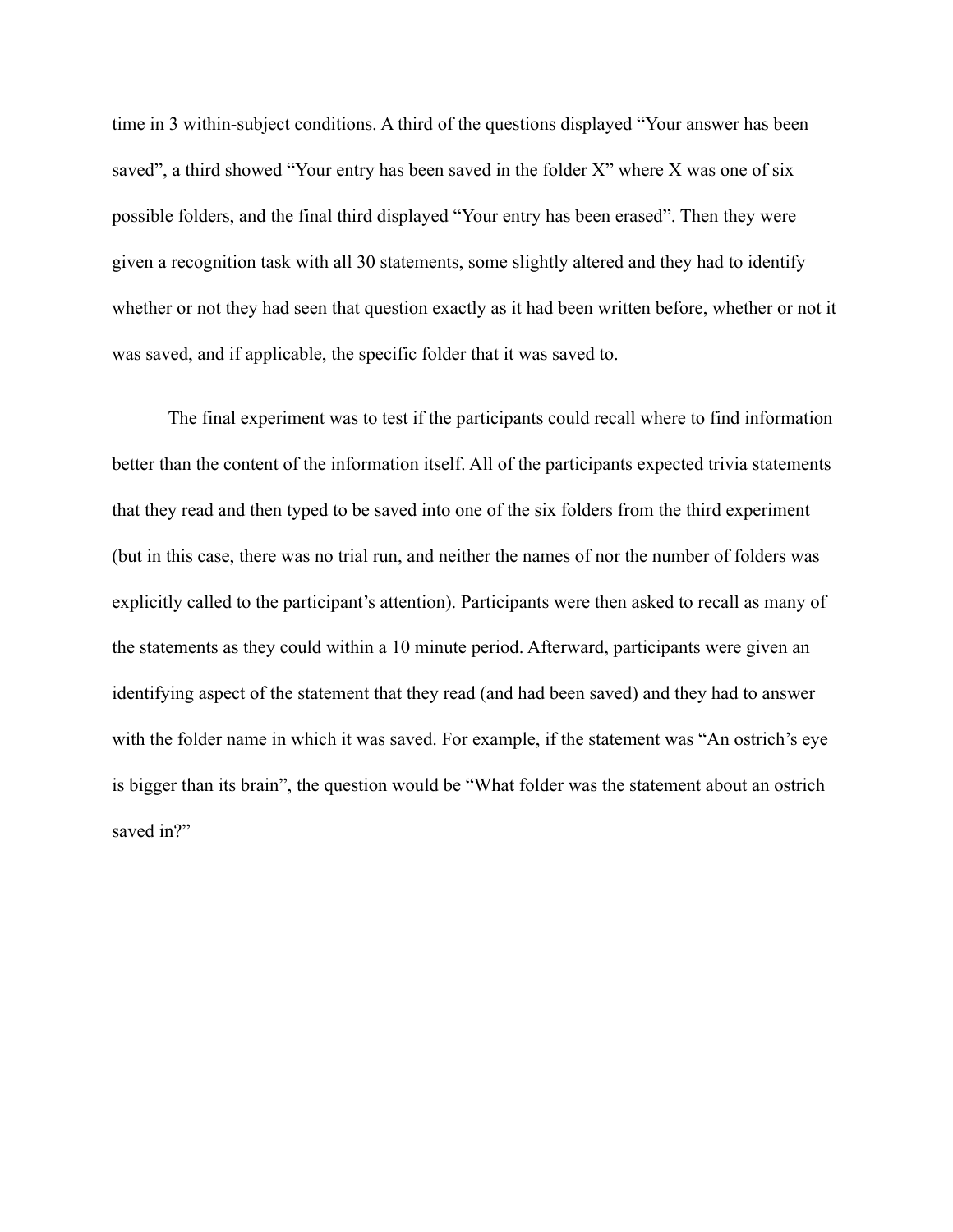#### *Results*

The results of the first experiment supported Sparrow et al's (2011) hypothesis that computer words were more accessible, giving them a longer color-naming reaction time when compared to non-computer words. After participants were asked a series of questions to which they did not know the answer, results show that computer words had an average reaction time of 712 ms with a standard deviation of 413 ms, while general words had an average time of 591 ms with a standard deviation of 204 ms. The results also show that after easy questions were asked, participants struggled slightly more color naming computer terms at an average time of 603 ms with a standard deviation of 193 ms than general terms ( $M = 559$  ms,  $SD = 182$  ms). This suggests that the computer may be primed when the concept is knowledge, in general, is activated (Sparrow et al., 2011). Results also reveal that when comparing specific search engine brand names such as Google and general consumer good brand names (Nike/Target), search engine brands cause more interference after both easy and difficult questions. This suggests that even when answers are known, not knowing the answer to general-knowledge questions primes a need to search for the answer and subsequently makes computer interference particularly acute.

The second experiment showed that overall those who believed that the computer was going to erase what they had typed had the best recall (Just Erase  $M = .31$ ,  $SD = .04$  and Erase and Remember  $M = .29$ ,  $SD = .07$ ) than both groups who were told that the computer would save what they typed (Just Saved  $M = .22$ ,  $SD = .07$  and Save and Remember  $M = .19$ ,  $SD = 0.09$ ). This supports previous findings on directed forgetting, showing that people tend to not recall information at the same rate when they believe that they will not need it later. It also shows that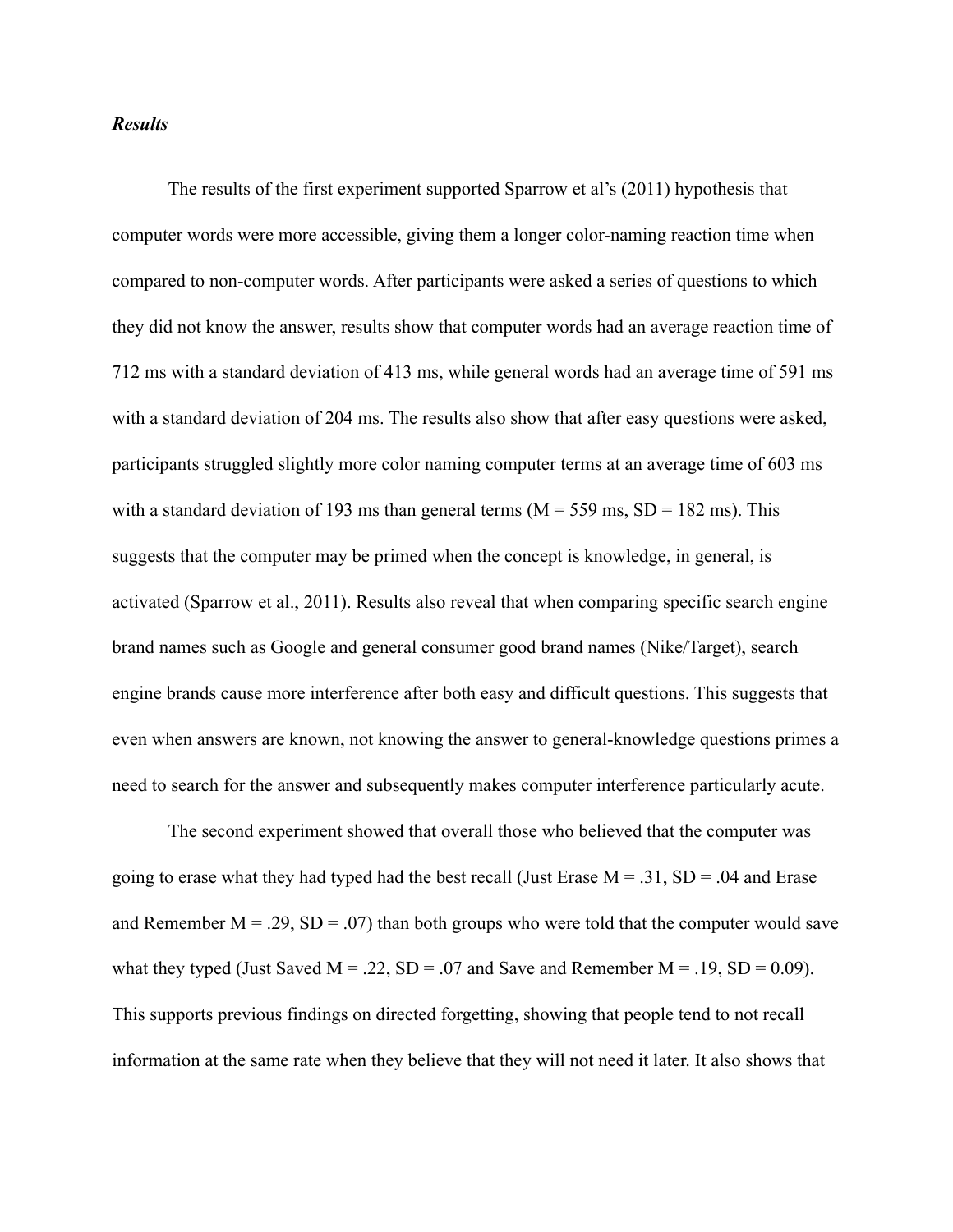participants did not make the same effort of remembering when they thought that they could just search up the statements that they had seen earlier.

The third experiment revealed that when asked if participants had seen this statement exactly as it had been written, those who believed the statements had been erased, had the best memory (erase  $M = .93$ ,  $SD = .09$ ). Those who believed it was saved generically and saved specifically to a folder were not far off, but noticeably lower (generically  $M = .88$ ,  $SD = .12$  and specifically  $M = .85$ ,  $SD = .12$ ). These results indicate that believing that the data will not be accessible in the future does indeed improve memory quality, but when participants were asked which folder specifically it was saved to, participants received much lower results (generically M  $= .30, SD = .20$  and specifically  $M = .23, SD = .14$ ).

The fourth experiment showed that overall, participants remembered where the statements were kept ( $M = .49$ ,  $SD = .26$ ) much better than they remembered the statements themselves ( $M = .23$ ,  $SD = .14$ ), which were designed to be very memorable when compared to the folder names.

### *Discussion*

Now when it comes to answering whether or not Google has a negative impact on our cognitive processes, the answer is a resounding yes. But let's further discuss the Technological Momentum of Google.

As stated earlier, Google was created to satisfy a need, and with its groundbreaking PageRank ranking system, it quickly beat out its predecessors. PageRank rates the relevancy of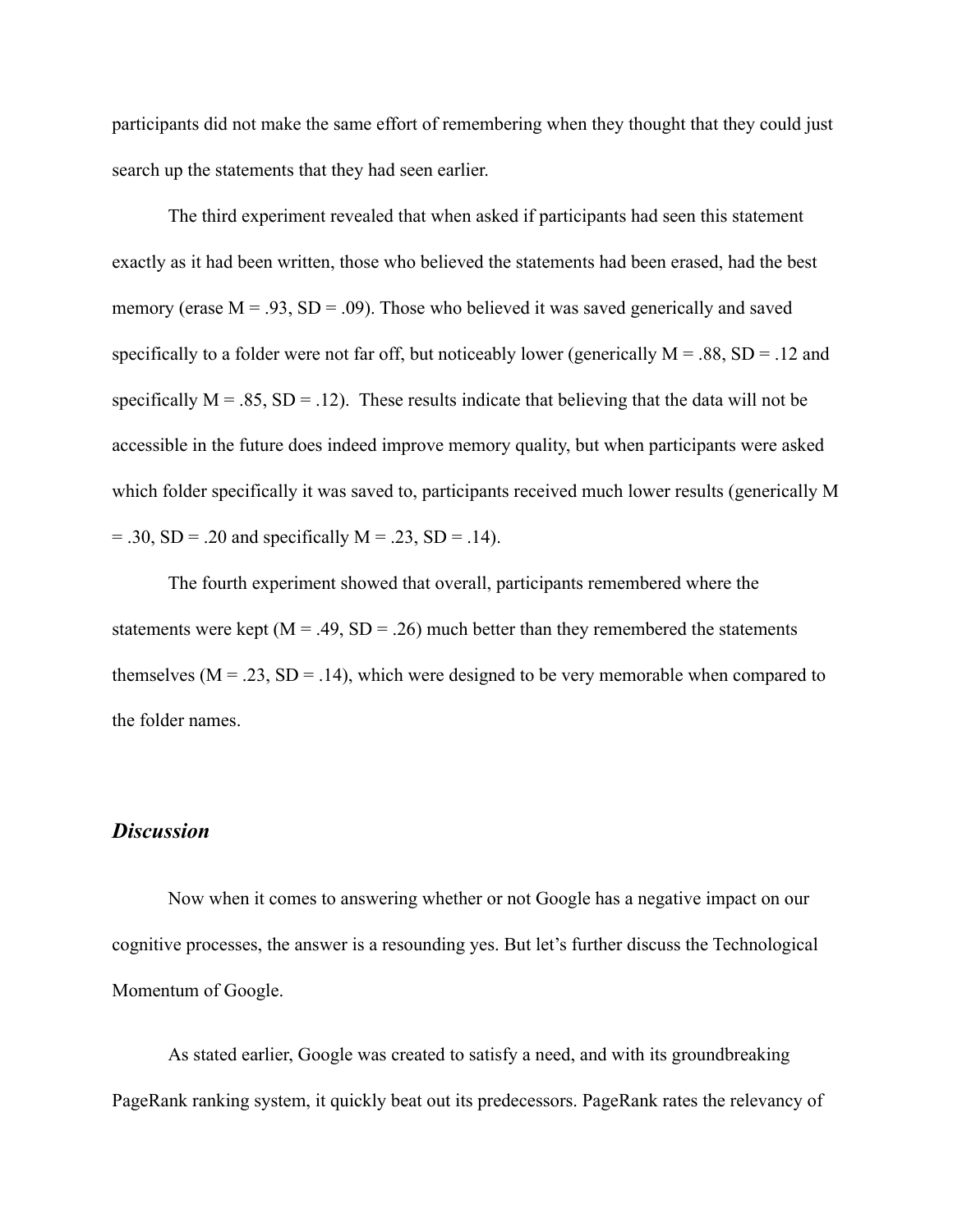webpages to queries, based not only on whether the pages contain the search terms (which was the same strategy used by all search engines) but also by how many relevant pages link to it (Vaughan-Nichols, 2017). This provided much better results when compared to other search engines of the time and played a significant role in the initial popularity of Google.

With 91.9% of the total market share of search engines and more than 89 billion visits in December 2021, Google has grown to be so large and influential that Congress has begun to propose several legislations to regulate large tech companies (Mohsin, 2022). One is the American Innovation and Choice Online Act, which restricts large tech companies like Google, Yahoo, and Amazon from impeding the "capacity of a competing business user to access or interoperate with the same platform, operating system, or hardware or software features" (CRS, 2022). This bill restricts dominant platforms (defined by criteria including how many users they have and their market cap) from discriminating against other businesses that rely on its platform through the process of self-preferencing. So these companies will not be allowed to list their products in a higher position in their search ranking than third-party rivals (Feiner, 2022). Another is the Kids Internet Design and Safety Act (KIDS Act), which "prohibits operators of commercial online platforms that are directed to children from engaging in certain practices, including implementing features that encourage additional engagement with the platform, promoting certain types of content, and using certain advertising methods" (CRS, 2022). This act is intended to combat the negative mental and physical effects that children face when using platforms such as Google with potentially harmful algorithmic practices that promote harmful behaviors including self-harm, eating disorders, substance abuse, and unlawful products for minors ("Blumenthal", 2022). This technology, that was intended to satisfy a need, has had such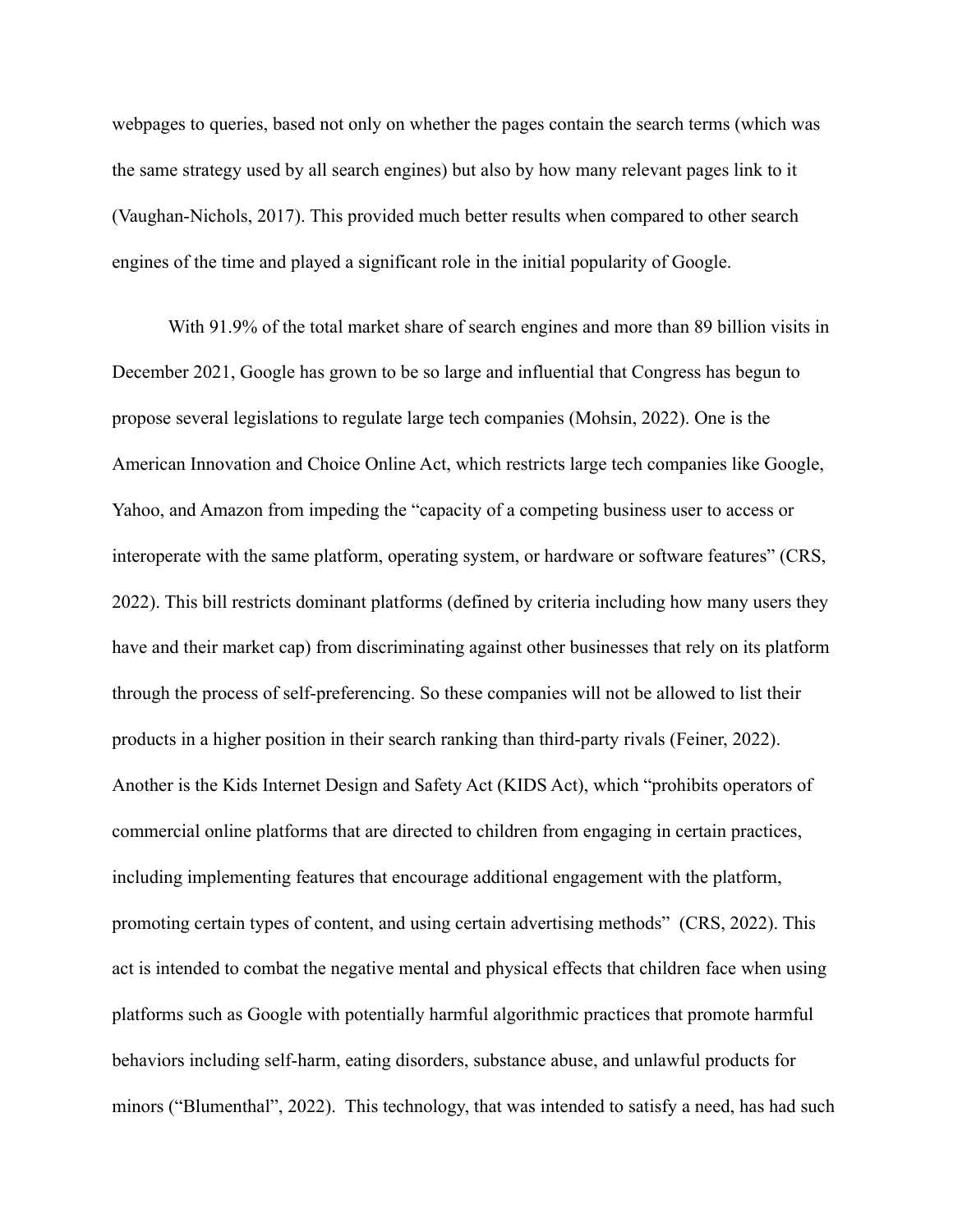an impact on society that we are now creating laws and infrastructure specifically with it in mind.

Similar to the new regulations, the Google Effect, or digital amnesia, is another direct result that Google's momentum has had on our lives. The Google Effect is used to describe our tendency as humans to forget information that is readily available through the use of search engines such as Google ("Google", n.d). As evident in Sparrow et al's (2011) experiment, the effects of digital amnesia are that people quickly forget information that is easily found on the internet, but they remember where and how that information is found better.

Nicholas Carr, an American writer who focuses on the intersectionality between technology, economics, and culture; states that Google and other forms of media "supply the stuff of thought, but they also shape the process of thought" (2020). Carr cites a study conducted by scholars from University College London, which examined online research habits between two popular research sites that provide access to journal articles, e-books, and other sources of written information (2020). The study revealed that people using the sites exhibited "a form of skimming activity, hopping from one source to another and rarely returning to any source they'd already visited" (Carr, 2020). Users did not typically read more than one or two pages of an article or book before hopping onto another site. They might have saved a long article, but there was no evidence that they ever went back to actually read it. The authors of the study report:

It is clear that users are not reading online in the traditional sense; indeed there are signs that new forms of "reading" are emerging as users "power browse" horizontally through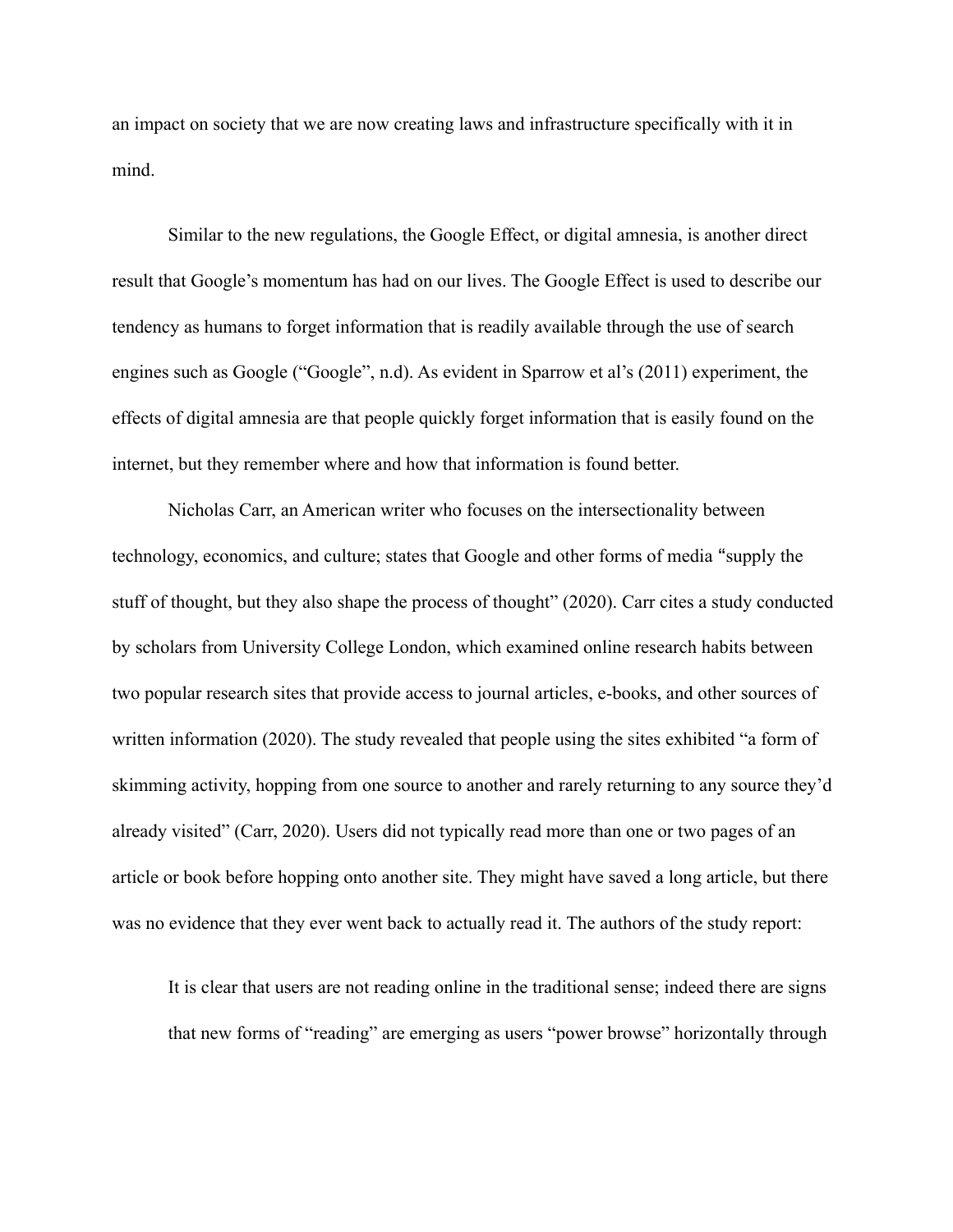titles, contents pages, and abstracts going for quick wins. It almost seems that they go online to avoid reading in the traditional sense. (Carr, 2020)

According to Maryanne Wolfe, a developmental psychologist at Tufts University and the author of *Proust and the Squid: The Story and Science of the Reading Brain*, reading is not an instinctive skill possessed by humans. It is a learned skill that must be developed and practiced. And the neural circuits that our brain uses while reading is largely affected by the medium we use to practice the craft. If the dominant medium advantages processes that are fast, multi-task oriented, and well suited for large volumes of information, similar to the digital medium, then so will our reading circuit. Wolfe agrees with UCLA psychologist Patricia Greenfield that the result of search engines on the brain is that "less attention and time will be allocated to slower, timedemanding deep reading processes, like inference, critical analysis, and empathy, all of which are indispensable to learning at any age" (Wolf, 2021).

This phenomenon has been observed in several studies around the world. Ziming Liu from San Jose State University has conducted several studies indicating that our new normal for reading is "skimming, with word-spotting and browsing through the text" (Wolf, 2021). Many readers now use an F or Z pattern when reading in which they sample the first line and then word spot through the rest of the text. Wolfe explains that when the reading brain skims like this, the time allocated to deep reading processes is decreased. In other words, this means that we don't have the time to grasp complexity, to understand another's feelings, to perceive beauty, and to create thoughts of the reader's own. Studies led by English literature scholar and teacher Mark Edmundson reveal that many college students "actively avoid the classic literature of 19th and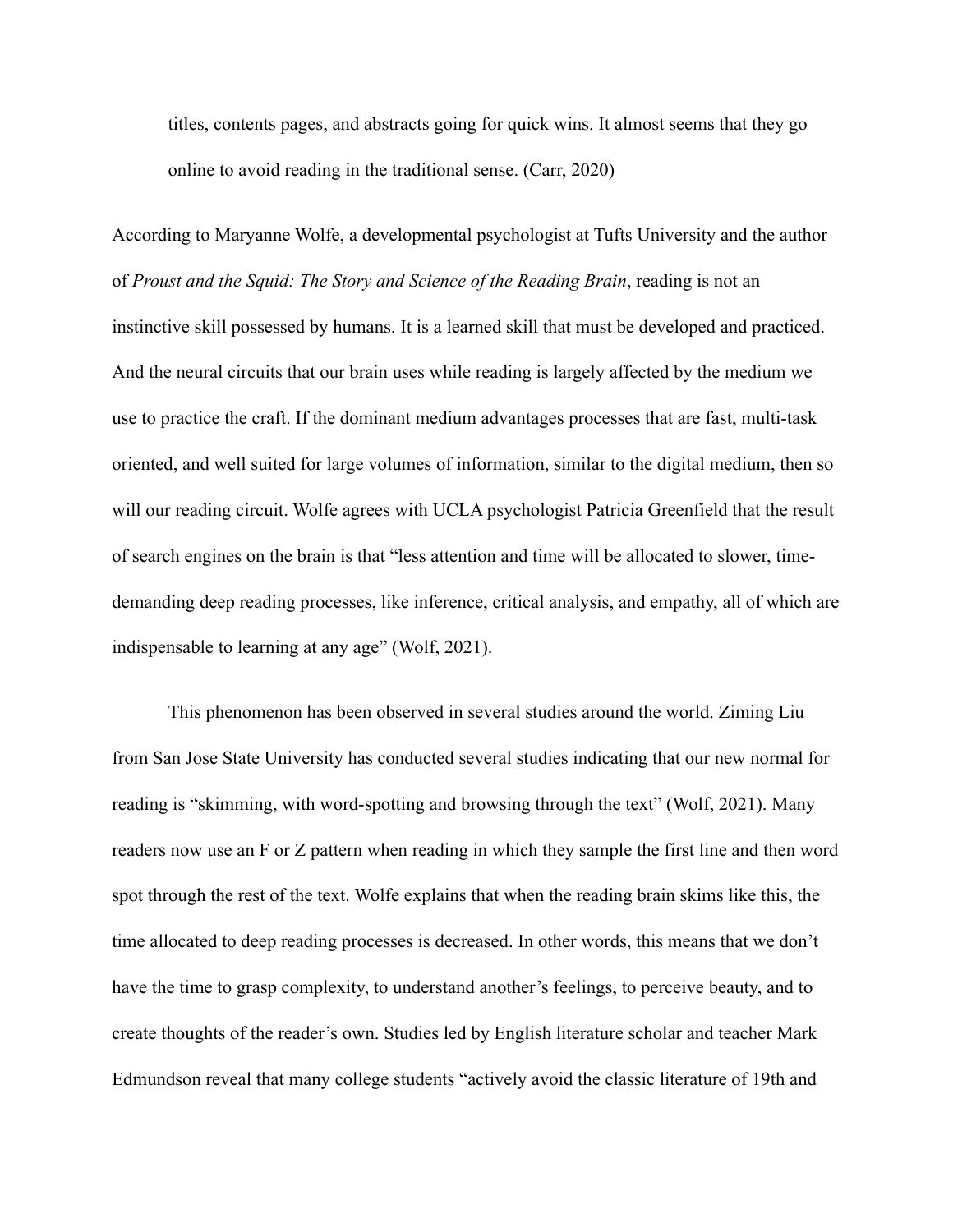20th centuries because they no longer have the patience to read longer, denser, more difficult texts" (Wolf, 2021). Wolfe states that we should be less concerned about the cognitive impatience of college students and more so about the underlying cause: "the potential inability of large numbers of students to read with a level of critical analysis sufficient to comprehend the complexity of thought and argument found in more demanding texts" (Wolf, 2021). Norwegian psychologist, Anne Mangen, and her colleagues studied how reading comprehension of high school students through different mediums. The study consisted of asking two groups of students about a short story with universal student appeal; half read Jenny, Mon Amour on a Kindle, the other half on paperback. Results indicate that students who "read on print had superior reading comprehension than their screen-reading peers, particularly in their ability to sequence detail and reconstruct the plot in chronological order" (Wolf, 2021).

This worry is especially important due to the fact that the effects on reading comprehension and growth of empathy by our digital culture can be seen as early as fourth and fifth grade. Given that it's very likely that children's access to internet-based devices and search engines such as Google will continue to increase, these comprehension and memory effects are extremely significant and due to the nature of the brain, can be compounding. The development of a skimming mentality and distracted reading practices earlier in life would have a more lasting impact on our cognitive practices and empathetic responses and could affect an entire generation.

Common pushback for the negative impact that search engines cause is to describe the Google Effect as an extended form of a Transactive Memory System. Clive Thompson, a New York Times journalist who writes about science and technology, supports this belief. Thompson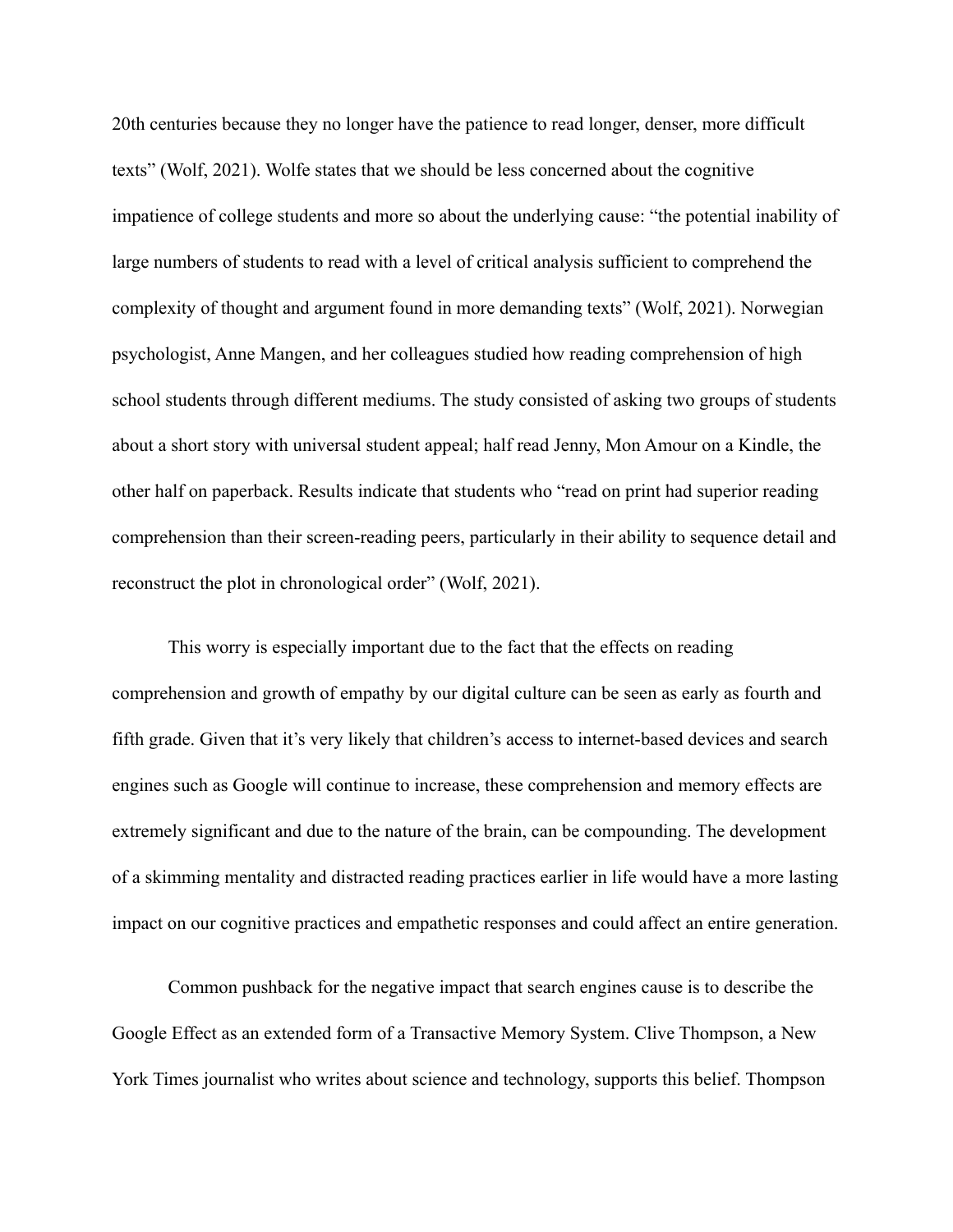believes that we have just come to treat search engines as we have treated our spouses, friends, and workmates; as a "handy device we use to compensate for our crappy ability to remember details" (Thompson, 2013). He believes that the way that we have relied on books, paper, and other people to remember the details for us, is the same way we rely on tools such as Google. But, unlike the patterns that research on search engines have revealed, reading books actually have positive results on cognitive ability within humans such as increased early educational achievement and a reduced risk of cognitive decline (Chang et al., 2020). Also in terms of shared memory systems, humans have a limited capacity of what we will remember, so both parties have to take part in the system. When using another individual or group of people, you are limited to their knowledge and capacity as well. With Google, there is no upper bound to what you can offload onto it. Humans could theoretically replace everything we 'have' to remember onto it, which unless usage patterns change, will limit the things a person remembers to just the things they are very passionate about.

## **Conclusion**

The Google Effect means that we are changing the way in which we use our memory, we are not carrying less information in our heads than before. Younger generations are more likely to offload memory to outside sources, such as the internet and search engines such as Google. It has been shown to have caused reduced cognitive ability in areas such as reading comprehension, inference, critical analysis, and empathy. When dealing with the effects of the phenomenon, it is important to note that, due to the popularity of Google, the removal of the technology from society is unfeasible. Its momentum has already grown too big and it has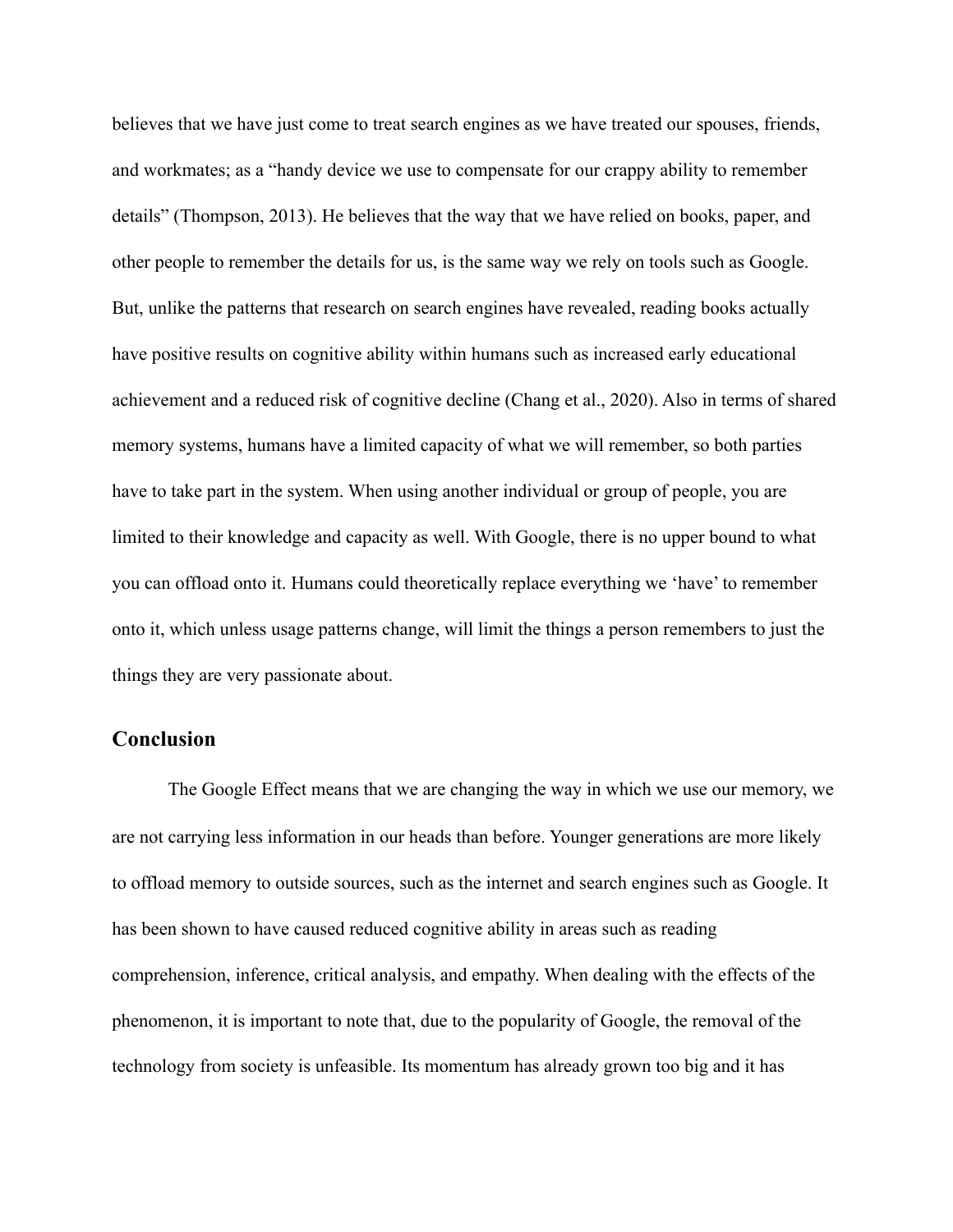already become intertwined with everyday life. Now we must come up with solutions of how to combat and mitigate the cognitive processes that are strengthened by search engine use. Potentially, this may require a change in the way we teach and test. Framing our educational systems in a manner that can work to strengthen the processes that search engines work against may be the best way to halt the Google Effect.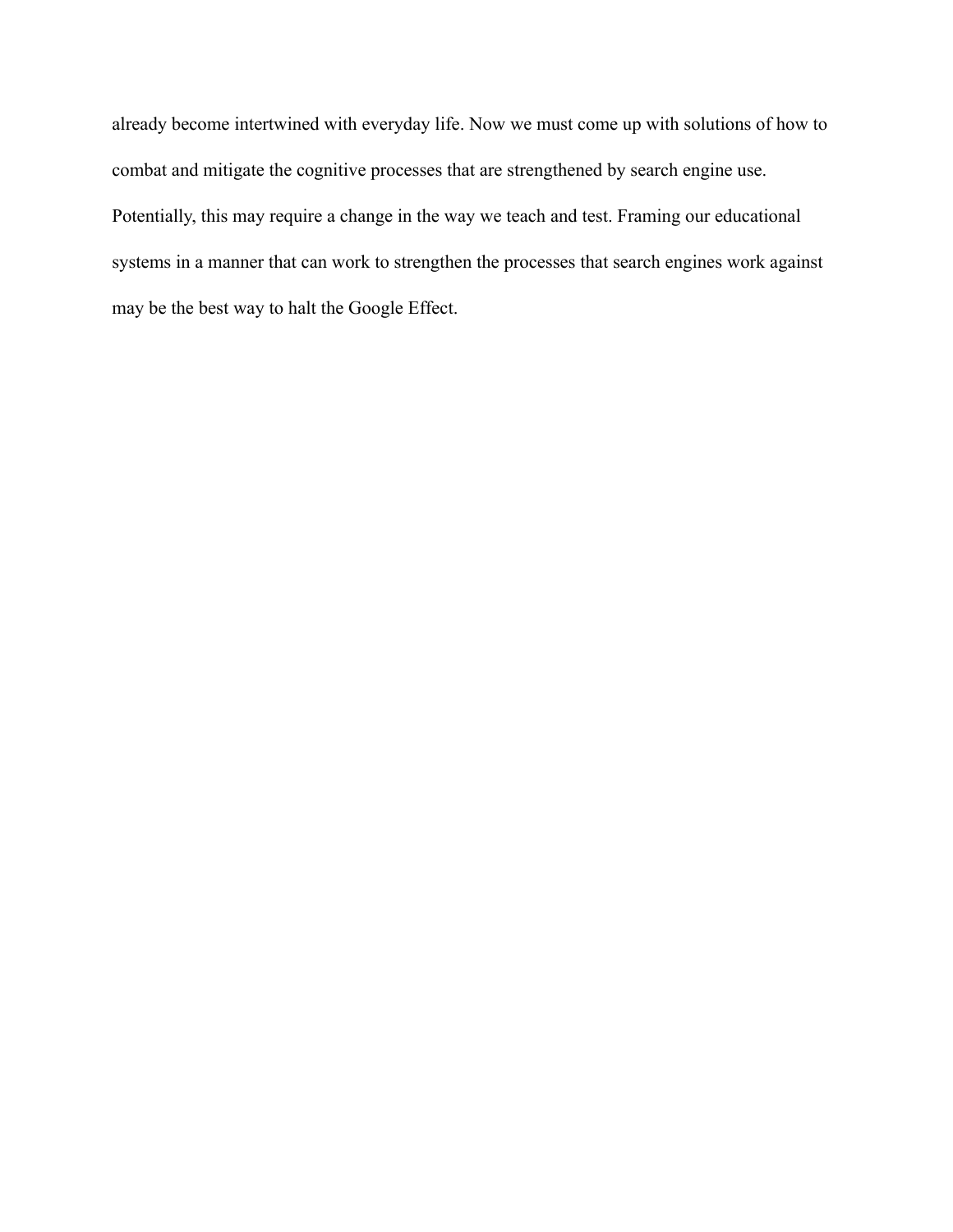# **References**

- Bilstein, R. (2020, November 12). From airmail to airlines in the United States. Encyclopædia Britannica. Retrieved March 19, 2022, from https://www.britannica.com/technology/ history-of-flight/From-airmail-to-airlines-in-the-United-States#ref943565
- Blumenthal & Blackburn introduce comprehensive kids' online safety legislation: U.S. senator Richard Blumenthal of Connecticut. U.S. Senator Richard Blumenthal. (2022, February 16). Retrieved March 19, 2022, from https://www.blumenthal.senate.gov/newsroom/ press/release/blumenthal-and-blackburn-introduce-comprehensive-kids-online-safetylegislation
- A brief history of the FAA. A Brief History of the FAA | Federal Aviation Administration. (n.d.). Retrieved March 27, 2022, from https://www.faa.gov/about/history/brief\_history
- Brin, S., & Page, L. (1998). The Anatomy of a Large-Scale Hypertextual Web Search Engine. <http://infolab.stanford.edu/~backrub/google.html>
- Chang, Y.-H., Wu, I.-C., & Hsiung, C. A. (2020, June 5). Reading activity prevents long-term decline in cognitive function in older people: Evidence from a 14-year longitudinal study: International psychogeriatrics. Cambridge Core. Retrieved March 19, 2022, from https://www.cambridge.org/core/journals/international-psychogeriatrics/article/readingactivity-prevents-longterm-decline-in-cognitive-function-in-older-people-evidence-froma-14year-longitudinal-study/3AE2A49067C17A4140EEBB49F394AACC
- Cook, G. (1996). A review of history, structure, and ... scholarly commons. commons.erau.edu. Retrieved March 27, 2022, from https://commons.erau.edu/cgi/viewcontent.cgi? article=1183&context=jaaer
- CRS. (2022, March 2). H.R.5439 117th Congress (2021-2022): Kids act | congress ... Retrieved March 17, 2022, from https://www.congress.gov/bill/117th-congress/house-bill/5439?  $r=16$ &s=1
- CRS. (2022, March 2). S.2992 117th Congress (2021-2022): American Innovation ... www.congress.gov. Retrieved March 27, 2022, from https://www.congress.gov/bill/ 117th-congress/senate-bill/2992
- The Google Effect. The Decision Lab. (n.d.). Retrieved March 18, 2022, from https:// thedecisionlab.com/biases/google-effect
- Griffiths, S. (2015, October 7). A third of adults search google for answers without trying to remember. Daily Mail Online. Retrieved March 22, 2022, from https:// www.dailymail.co.uk/sciencetech/article-3263670/Is-Google-rotting-BRAIN-adultssearch-answers-without-trying-remember-25-immediately-forget-ve-out.html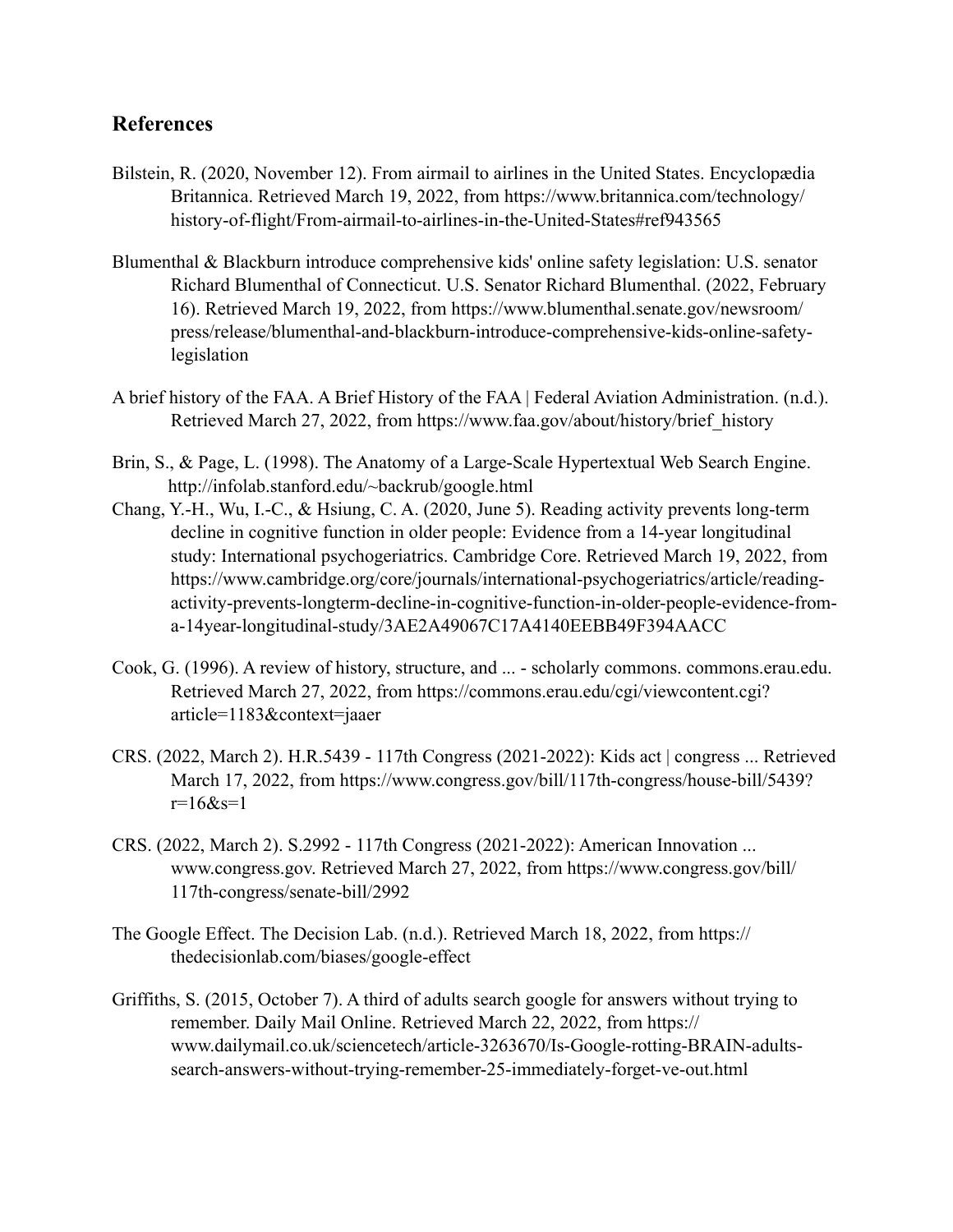- Granka, L.A. (2010). The Politics of Search: A Decade Retrospective. The Information Society, 26, 364 - 374.
- Harris, A. (2017, February 8). The history of airline industry. USA Today. Retrieved March 16, 2022, from https://traveltips.usatoday.com/history-airline-industry-100074.html
- Hughes, T. P. (2009). Technological momentum. In Johnson, D. G. & Wetmore, J. M. (Eds.), Technology and Society : Building our Sociotechnical Future, 141-149.
- Impact on Society The Foundation of Google. (n.d.). https://sites.google.com/site/jurgensencompositionprojectweb/resources/technology

Kline, R., & Pinch, T. (1996). Users as Agents of Technological Change: The Social Construction of the Automobile in the Rural United States. Technology and Culture, 37(4), 763– 795. https://doi.org/10.2307/3107097

- Mohsin, M. (2022, February 2). 10 google search statistics you need to know in 2022. Oberlo. Retrieved March 15, 2022, from https://www.oberlo.com/blog/google-search-statistics
- Pan, B., Hembrooke, H., Joachims, T., Lorigo, L., Gay, G., & Granka, L. (2007). In Google we trust: Users' decisions on rank, position, and relevance. Journal of Computer-Mediated Communication, 12(3), 801-823.<https://doi.org/10.1111/j.1083-6101.2007.00351.x>
- Nissenbaum, H., & Introna, L. D. (2006, July 29). Shaping the Web: Why the Politics of Search Engines Matters.<https://www.tandfonline.com/doi/abs/10.1080/01972240050133634>
- Search Engine Statistics 2021. (2021, November 02). [https://99firms.com/blog/search-engine-statistics/#gref](https://99firms.com/blog/search-engine-statistics/%23gref)
- Shukla, A. (2020, October 4). The google effect & transactive memory: We remember where data is more than what it is!Cognition Today. Retrieved March 22, 2022, from https:// cognitiontoday.com/the-google-effect-transactive-memory-we-remember-where-data-ismore-than-what-it-is/

Sparrow, B., Liu, J., & Wegner, D. M. (2011). Google Effects on Memory: Cognitive Consequences of Having Information at Our Fingertips. Science, 333(6043), 776–778. http:// www.jstor.org/stable/27978404

Thompson, C. (2013, September 20). Has google destroyed your memory? no. it's much weirder than that. Slate Magazine. Retrieved March 16, 2022, from https://slate.com/technology/ 2013/09/are-search-engines-and-the-internet-hurting-human-memory.html

Type of Internet Activities - CSO - Central Statistics Office. (2020, November 26).